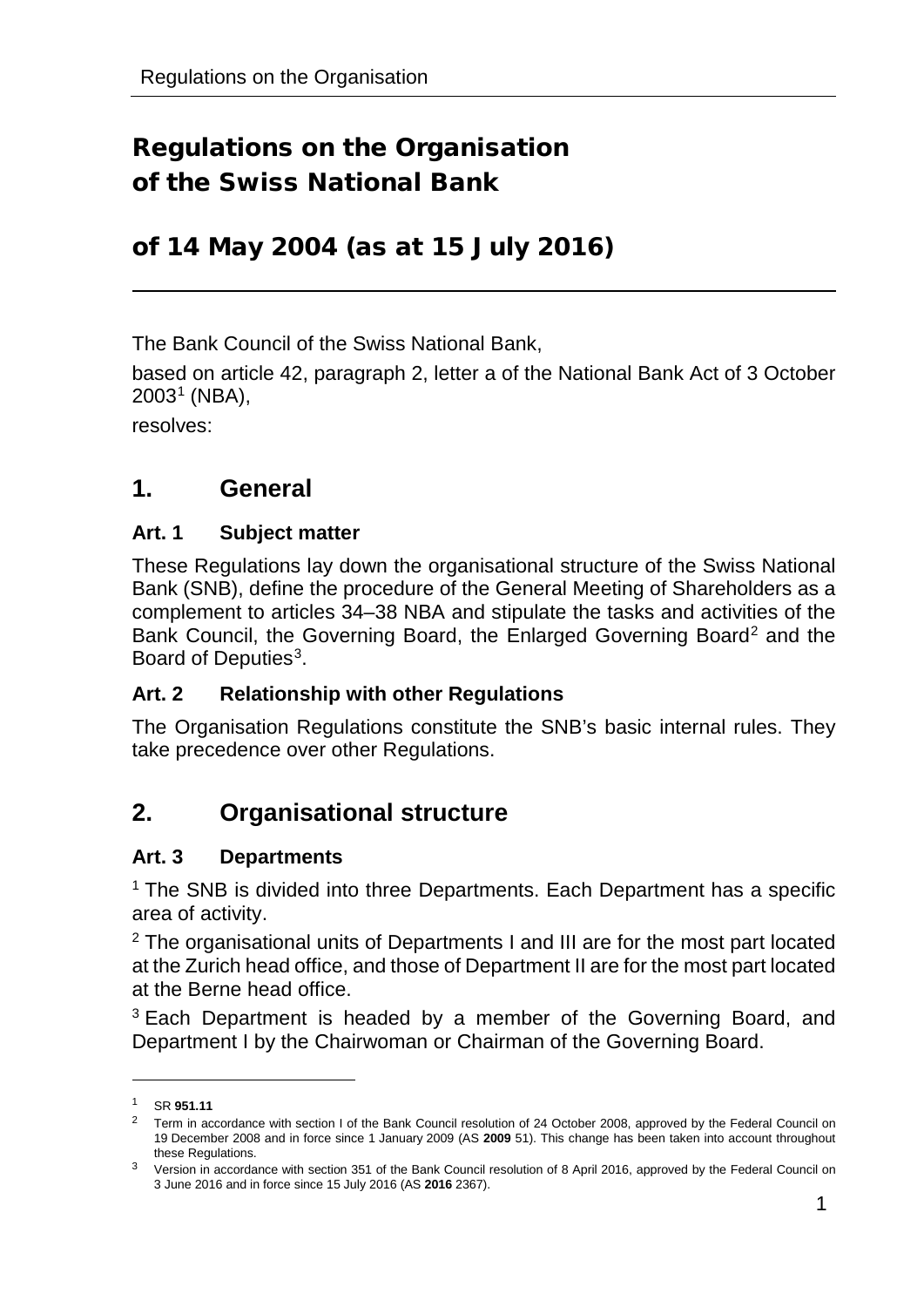<sup>4</sup> Each member of the Governing Board has a deputy. The members of the Governing Board involve their deputies in the management of their Department. The deputies represent the members of the Governing Board on the Governing Board and are responsible for the conduct of business in their Department.<sup>[4](#page-1-0)</sup>

# **Art. 4**[5](#page-1-1) **Areas of activity**

<sup>1</sup> The area of activity of Department I comprises: International Monetary Cooperation, Economic Affairs, Legal and Property Services.

<sup>2</sup> The area of activity of Department II comprises: Cash, Finance and Risk, Financial Stability.

<sup>3</sup> The area of activity of Department III comprises: Financial Markets, Banking Operations, Information Technology.[6](#page-1-2)

# **Art. 5 Secretariat General**

<sup>1</sup> The Secretariat General is the administrative unit of the Governing Board and the Bank Council. It is headed by the Secretary General.

<sup>2</sup> It reports to the Governing Board. As regards its activity for the General Meeting of Shareholders and the Bank Council, it reports to the President of the Bank Council.

<sup>3</sup> In administrative terms, the Secretariat General belongs to Department I.

# **Art. 6 Internal Auditors**

<sup>1</sup> Internal Auditors are an independent instrument for overseeing and controlling the SNB's business activity. They report to the Audit Committee.<sup>[7](#page-1-3)</sup>

<sup>2</sup> In administrative terms, Internal Auditors belong to Department I.

# **Art. 7**[8](#page-1-4) **Branches and representative offices**

<sup>1</sup> The SNB may maintain branch offices and representative offices in Switzerland and abroad to fulfil its tasks pursuant to art. 5 NBA.

<sup>2</sup> The SNB maintains representative offices, which monitor the economic situation and distribute information in their regions. The delegates for regional economic relations who are responsible for these tasks report to Department I.

<span id="page-1-0"></span><sup>4</sup> Version in accordance with section I of the Bank Council resolution of 8 April 2011, approved by the Federal Council on 29 June 2011 and in force since 15 July 2011 (AS **2011** 3285).

<span id="page-1-1"></span><sup>5</sup> Version in accordance with section I of the Bank Council resolution of 8 April 2011, approved by the Federal Council on 29 June 2011 and in force since 15 July 2011 (AS **2011** 3285).

<span id="page-1-2"></span> $6$  Version in accordance with section I of the Bank Council resolution of 31 March 2006, approved by the Federal Council on 16 June 2006 and in force since 1 July 2006 (AS **2006** 2609).

<span id="page-1-3"></span><sup>&</sup>lt;sup>7</sup> Version in accordance with section I of the Bank Council resolution of 8 April 2011, approved by the Federal Council on 29 June 2011 and in force since 15 July 2011 (AS **2011** 3285).

<span id="page-1-4"></span><sup>8</sup> Version in accordance with section I of the Bank Council resolution of 8 April 2011, approved by the Federal Council on 29 June 2011 and in force since 15 July 2011 (AS **2011** 3285). Correction of 3 June 2016 (AS **2016** 2367) in force since 15 July 2016.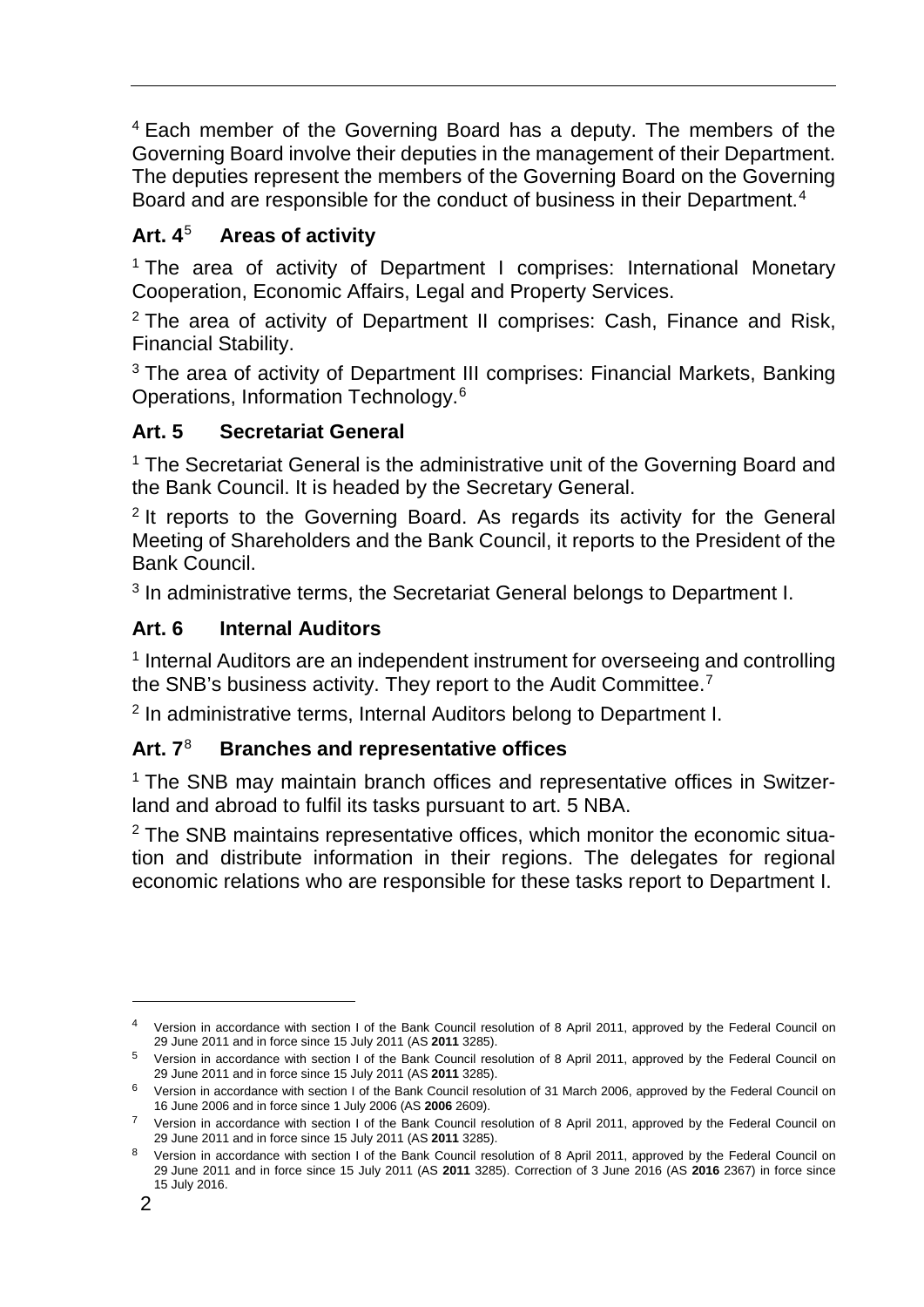# **3. Procedure of the General Meeting of Shareholders**

# **Art. 8 Constitution**

<sup>1</sup> The President or, in his or her absence, the Vice President of the Bank Council chairs the General Meeting of Shareholders.

 $2$  The General Meeting of Shareholders elects the vote counters in an open vote by absolute majority of the shareholders present. The members of the Bank Council cannot be elected as vote counters.

<sup>3</sup> The minutes of the General Meeting of Shareholders are taken by the Secretary General or, in his or her absence, by a deputy.

<sup>4</sup> An attendance list is drawn up. It contains the number of shareholders present or represented at the General Meeting of Shareholders and the number of shares represented by them.

 $5$  The minutes and the attendance list are to be signed by:

- a) the President;
- b) the minute-taker;
- c) the vote counters.

# **Art. 9 Quorum**

<sup>1</sup> The General Meeting of Shareholders constitutes a quorum if at least 30 shareholders who together represent at least 10,000 shares are present.

 $2$  If, upon the first invitation, no quorum is reached, another General Meeting of Shareholders must be convened immediately. Regardless of the number of shareholders present and the shares represented, such a meeting constitutes a quorum. Paragraph 3 remains reserved.

<sup>3</sup> Proposals to the Federal Council based on article 36, letter f NBA (concerning amendments to the National Bank Act or the dissolution of the SNB) may only be adopted if at least half of all shares are represented.

# **4. Bank Council**

# **Art. 10**[9](#page-2-0) **Tasks**

-

<sup>1</sup> The Bank Council oversees and controls the conduct of business by the SNB. It issues the regulations necessary for the implementation of its tasks.

<sup>2</sup> The Bank Council is responsible for:

a) determining the SNB's basic organisational structure and deciding on the establishment or closure of branches, agencies and representative offices, issuing regulations on the recognition and representation of shareholders,

<span id="page-2-0"></span><sup>&</sup>lt;sup>9</sup> Version in accordance with section I of the Bank Council resolution of 24 October 2008, approved by the Federal Council on 19 December 2008 and in force since 1 January 2009 (AS **2009** 51).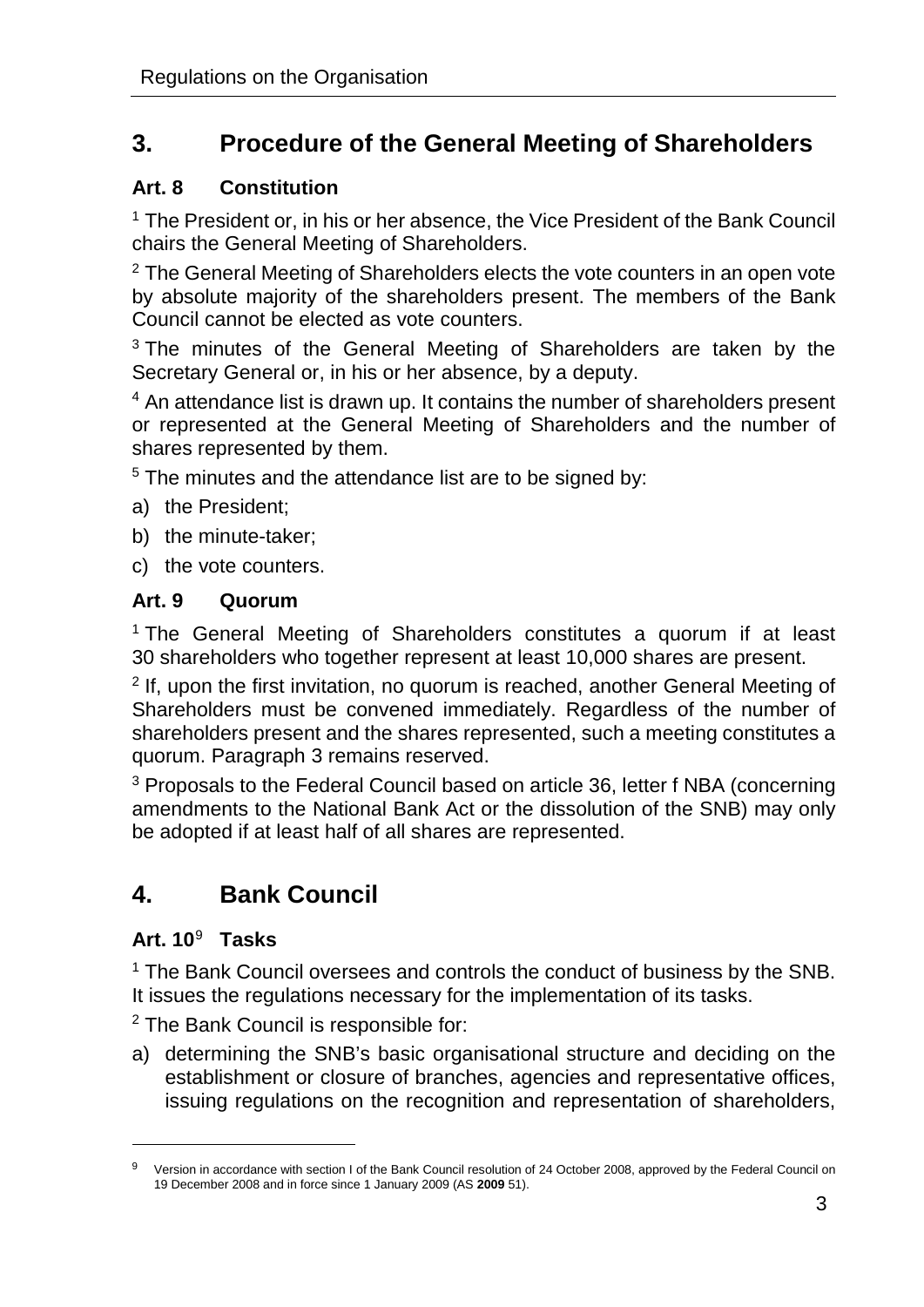the regional economic councils as well as regulations with regard to legally binding signatures on behalf of the SNB;

- b) regulating the organisation of accounting, financial control and financial planning, monitoring the activities of internal and external auditors, and assessing the efficacy of the internal control system;
- c) adopting the annual budget and a planning reserve for unforeseen expenses, approving non-budgeted investments and expenses which do not exceed the planning reserve (new projects involving non-recurrent costs in excess of CHF 5 million or recurrent costs in excess of CHF 1 million must be submitted as a separate item) and approving the annual budget statement;<sup>[10](#page-3-0)</sup>
- d) approving the level of provisions;
- e) assessing the management of credit and market risk and monitoring their implementation, assessing the principles of the investment process and monitoring compliance with them;
- f) obtaining information on the strategies of the SNB's resource management, in particular in the fields of IT, personnel and real estate, and initiating regular checks;
- g) proposing potential members of the Governing Board as well as their deputies to the Federal Council for election, and deciding on the employment, promotion and dismissal of directors as well as the head of the Internal Auditors unit;<sup>[11](#page-3-1)</sup>
- h) laying down the remuneration of its members and the salaries of the members of the Governing Board and their deputies in a set of regulations, laying down the principles for the salaries of staff members;
- i) monitoring the management activities of the Enlarged Governing Board, in particular with regard to compliance with the law, the Articles of Association, regulations and directives;<sup>[12](#page-3-2)</sup>
- j) assessing the management of operational risk and monitoring its implementation;
- k) approving the annual report and the annual accounts to be submitted to the Federal Council and the General Meeting of Shareholders, preparing the General Meeting of Shareholders and implementing its resolutions;
- l) approving the agreements with the Federal Department of Finance on the distribution of profits;
- m) deciding on the design of banknotes;
- n) appointing the members of the regional economic councils.

<span id="page-3-0"></span><sup>&</sup>lt;sup>10</sup> Version in accordance with section I of the Bank Council resolution of 8 April 2011, approved by the Federal Council on 29 June 2011 and in force since 15 July 2011 (AS **2011** 3286).

<span id="page-3-1"></span><sup>11</sup> Version in accordance with section I of the Bank Council resolution of 8 April 2011, approved by the Federal Council on 29 June 2011 and in force since 15 July 2011 (AS **2011** 3286).

<span id="page-3-2"></span><sup>&</sup>lt;sup>12</sup> Version in accordance with section 351 of the Bank Council resolution of 8 April 2016, approved by the Federal Council on 3 June 2016 and in force since 15 July 2016 (AS **2016** 2367).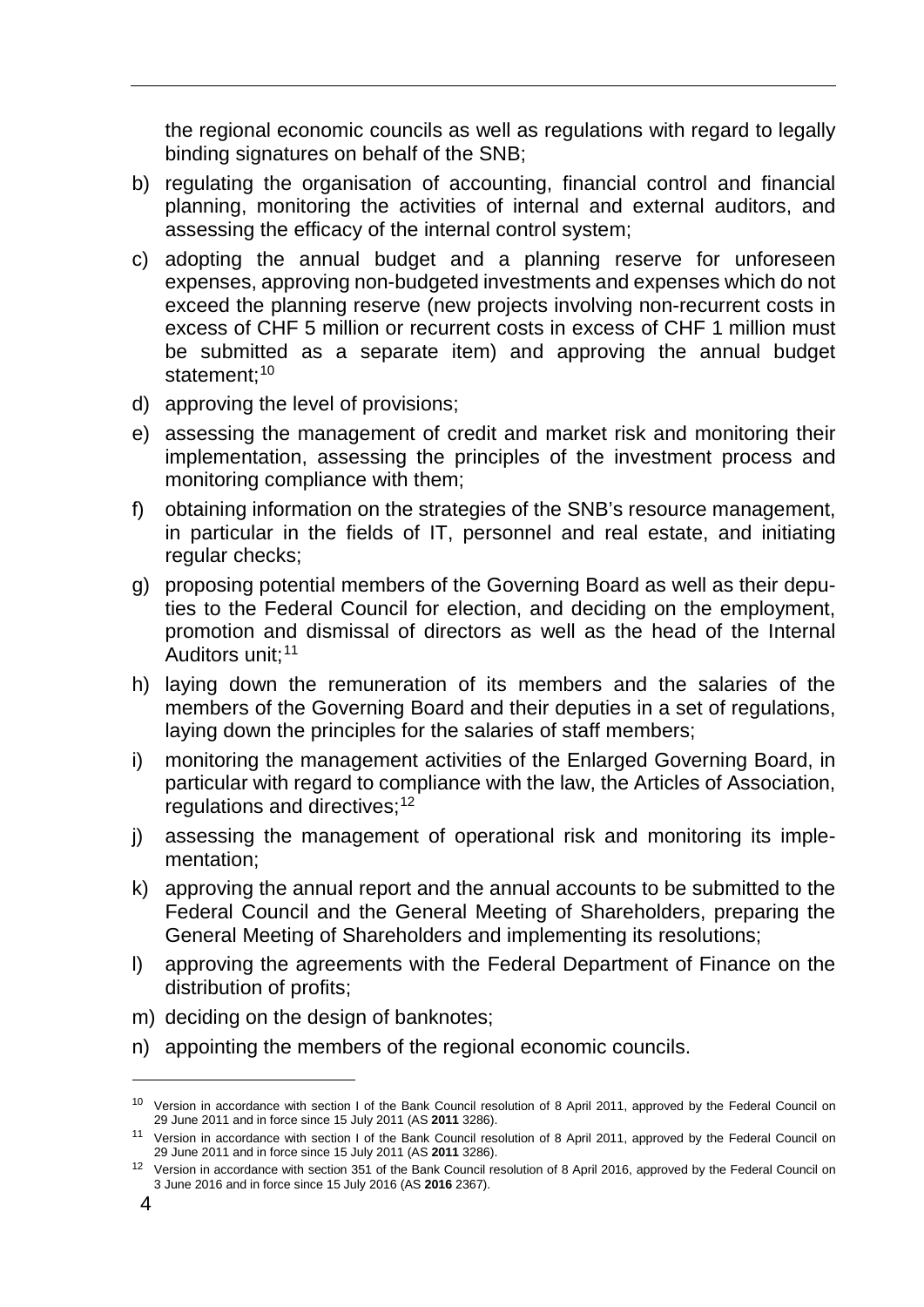o) issuing a regulation on financial investments and financial transactions by members of SNB management.<sup>[13](#page-4-0)</sup>

#### **Art. 11 Audit Committee**

<sup>1</sup> The Bank Council appoints an Audit Committee. It consists of at least two members of the Bank Council.

<sup>2</sup> It supports the Bank Council in supervising financial accounting and financial reporting as well as compliance with laws and regulations. It assesses the effectiveness of the internal control system and supervises the activity of external and internal auditors. The tasks of the Audit Committee are laid down in a special set of regulations.

#### **Art. 12 Risk Committee**

<sup>1</sup> The Bank Council appoints a Risk Committee. It consists of at least two members of the Bank Council.

<sup>2</sup> It supports the Bank Council in assessing and overseeing risk management and the investment process. The tasks of the Risk Committee are laid down in a special set of regulations.[14](#page-4-1)

#### **Art. 13 Compensation Committee**

<sup>1</sup> The Bank Council appoints a Compensation Committee. It consists of at least three members of the Bank Council, including its President.

<sup>2</sup> It supports the Bank Council in determining the principles of the SNB's compensation and salary policy and submits proposals to the Bank Council for fixing the salaries of the members of the Governing Board and their deputies. The principles of article 6a, paragraphs 1–6 of the Federal Personnel Act of 24 March 2000<sup>[15](#page-4-2)</sup> serve as a guideline. The tasks of the Compensation Committee are laid down in a special set of regulations.

# **Art. 14**[16](#page-4-3) **Nomination Committee**

<sup>1</sup> The Bank Council appoints a Nomination Committee which consists of at least three members of the Bank Council, including its President.

<sup>2</sup> The Nomination Committee draws up nominations for:

- a) Bank Council members to be elected by the General Meeting of Shareholders pursuant to article 36, (a) NBA;
- b) Governing Board members and their deputies pursuant to article 42, paragraph 2, (h) NBA.

<span id="page-4-0"></span><sup>13</sup> Inserted by section 351 of the Bank Council resolution of 8 April 2016, approved by the Federal Council on 3 June 2016 and in force since 15 July 2016 (AS **2016** 2367).

<span id="page-4-1"></span><sup>14</sup> Version in accordance with section I of the Bank Council resolution of 31 March 2006, approved by the Federal Council on 16 June 2006 and in force since 1 July 2006 (AS **2006** 2609).

<span id="page-4-2"></span><sup>15</sup> SR **172.220.1**

<span id="page-4-3"></span><sup>&</sup>lt;sup>16</sup> Version in accordance with section I of the Bank Council resolution of 8 April 2011, approved by the Federal Council on 29 June 2011 and in force since 15 July 2011 (AS **2011** 3286).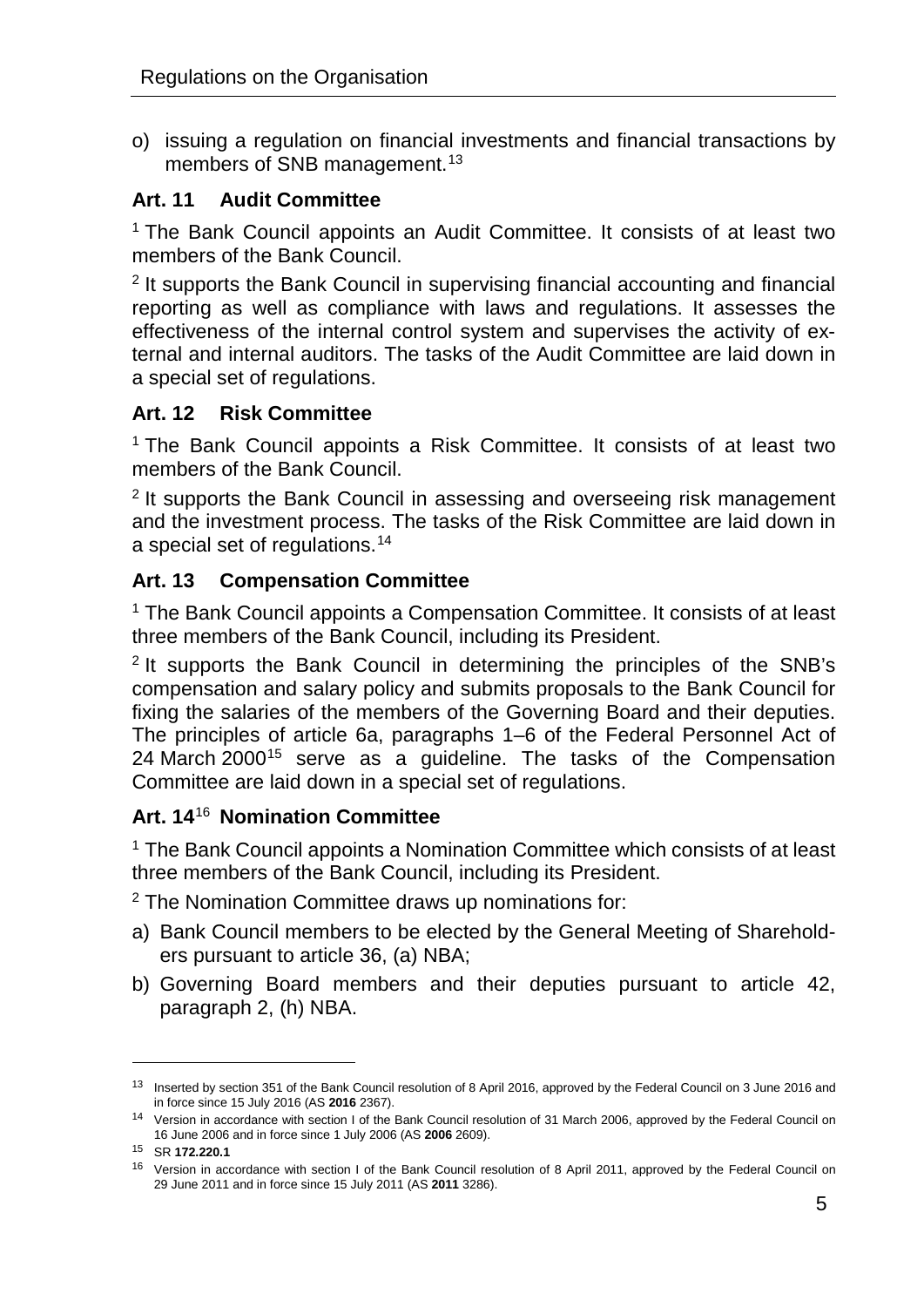# **Art. 15 Rights and obligations regarding the disclosure of information**

<sup>1</sup> The Governing Board submits to the Bank Council the quarterly financial accounts and the key figures of the annual accounts, together with brief commentaries.<sup>[17](#page-5-0)</sup>

 $2$  On request, it submits to the Bank Council any further documentation the Bank Council requires for performing its tasks.

<sup>3</sup> Furthermore, it regularly informs the Bank Council on the economic situation, the financial market situation, monetary policy, the stability of the financial system and the investment of the assets.<sup>[18](#page-5-1)</sup>

# **Art. 16 Meetings**

 $1$  As a rule, the Bank Council holds six ordinary meetings a year. Extraordinary meetings of the Bank Council can be convened by the President or at the request of three members.

 $2$  The Bank Council constitutes a quorum if at least six members, including the chairperson, are present.

<sup>3</sup> Resolutions are passed by an absolute majority of votes of the members present; in the event of a tie, the chairperson's vote shall count twice.

<sup>4</sup> The members of the Governing Board generally attend the meetings of the Bank Council in an advisory capacity. The Bank Council may call upon experts to attend the discussions.

<sup>5</sup> In urgent cases, resolutions may be passed by conference call or by circular letter. Such resolutions are passed by an absolute majority of votes of the Bank Council members. They must be included in the minutes of the next meeting.

# **Art. 17 Agenda and minutes**

<sup>1</sup> The chairperson of the Bank Council sets the agenda. Any member may request in writing up to ten days before the meeting is to take place that an item be included in the agenda. Submissions to the Bank Council may be written in German or in French.

<sup>2</sup> The minutes of the Bank Council meetings are taken by the Secretary General or a deputy. They must contain the wording of the resolutions and, in case of discussions on key matters, the justification for the resolutions.

<span id="page-5-0"></span><sup>&</sup>lt;sup>17</sup> Version in accordance with section I of the Bank Council resolution of 31 March 2006, approved by the Federal Council on 16 June 2006 and in force since 1 July 2006 (AS **2006** 2609).

<span id="page-5-1"></span><sup>&</sup>lt;sup>18</sup> Version in accordance with section I of the Bank Council resolution of 31 March 2006, approved by the Federal Council on 16 June 2006 and in force since 1 July 2006 (AS **2006** 2609).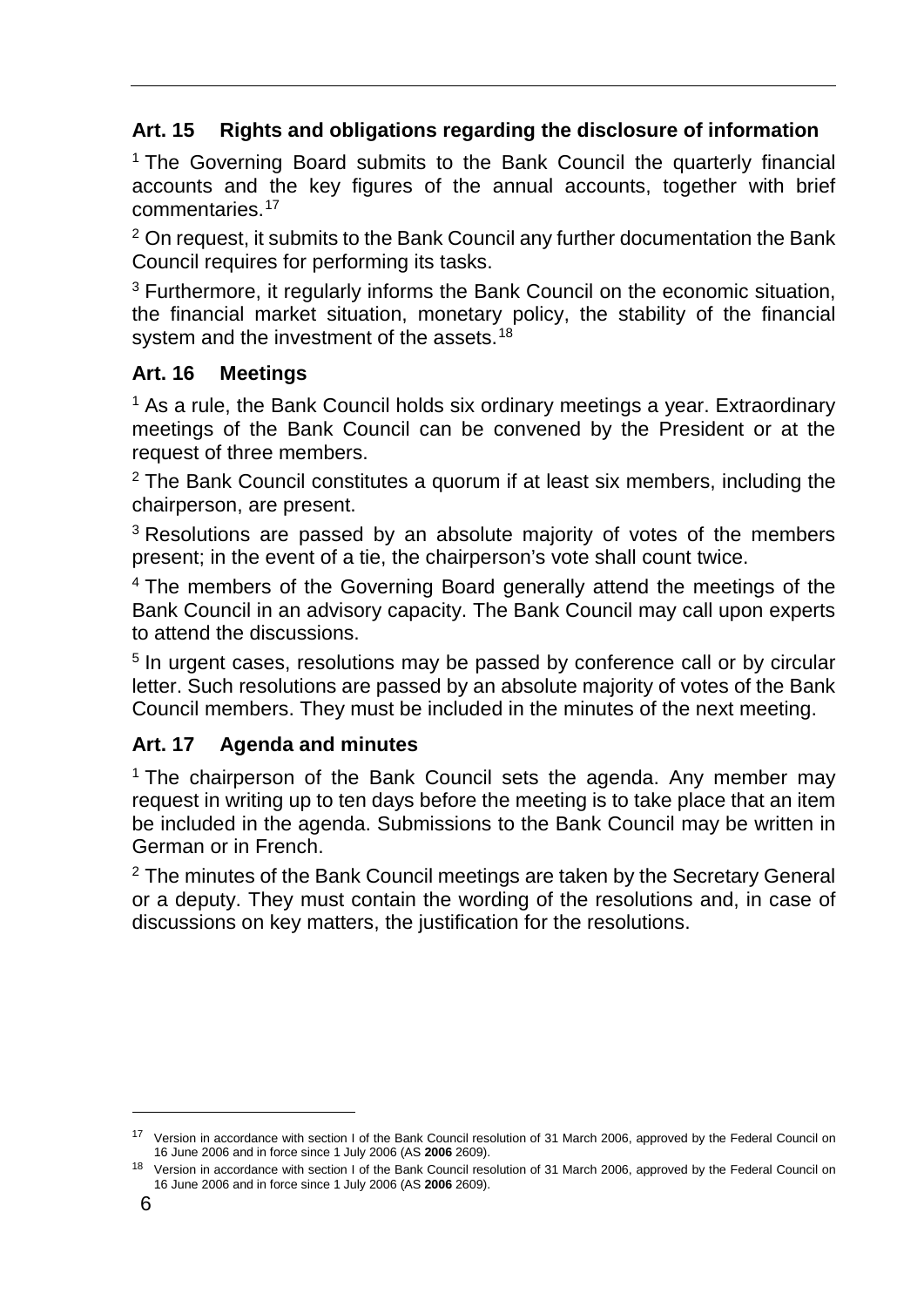# **5. Governing Board**

#### **Art. 18 Tasks**

<sup>1</sup> The Governing Board is a collegial body. It is the supreme management and executive body. It represents the SNB in public and fulfils the duty of accountability pursuant to article 7 NBA.

 $2$  In addition to the tasks outlined in article 46, paragraph 2, NBA, the Governing Board is responsible for:

- a) pre-deliberating matters to be submitted to the Bank Council, except for matters falling within the responsibility of the Enlarged Governing Board (art. 22, paras. 2 b–d of these Regulations);
- b) issuing monetary policy guidelines, including those on the publication of important monetary policy data;
- c) issuing investment policy guidelines;
- d) issuing the Terms of Business and the terms and conditions for agencies maintained by other banks;
- e) determining the strategy for the investment of the assets;
- f) deciding on the face value of the banknotes to be issued;
- g) issuing and withdrawing banknote types and banknote series;
- h) concluding agreements on banking services rendered for federal offices;
- i) deciding on the institution of legal proceedings (except for proceedings before a labour or rent court).

#### **Art. 19 Meetings**

 $1$  As a rule, the Governing Board holds two ordinary meetings a month. They are chaired by the Chairman or Chairwoman, or the Vice Chairman or Vice Chairwoman. Any member can request the convocation of an extraordinary meeting.

<sup>2</sup> Written proposals concerning matters on which resolutions are to be passed are submitted by the Departments or the Secretariat General prior to the meeting.

<sup>3</sup> The President of the Bank Council is entitled to attend the meetings of the Governing Board in an advisory capacity; excluded are those meetings in which monetary policy decisions are prepared or passed.

<sup>4</sup> The Governing Board constitutes a quorum if at least two members of the Governing Board and the deputy of the absent member are present. All resolutions are passed with a majority of votes.

<sup>5</sup> In urgent cases, resolutions may be passed by conference call or by circular letter. Such resolutions must be included in the minutes of the next meeting.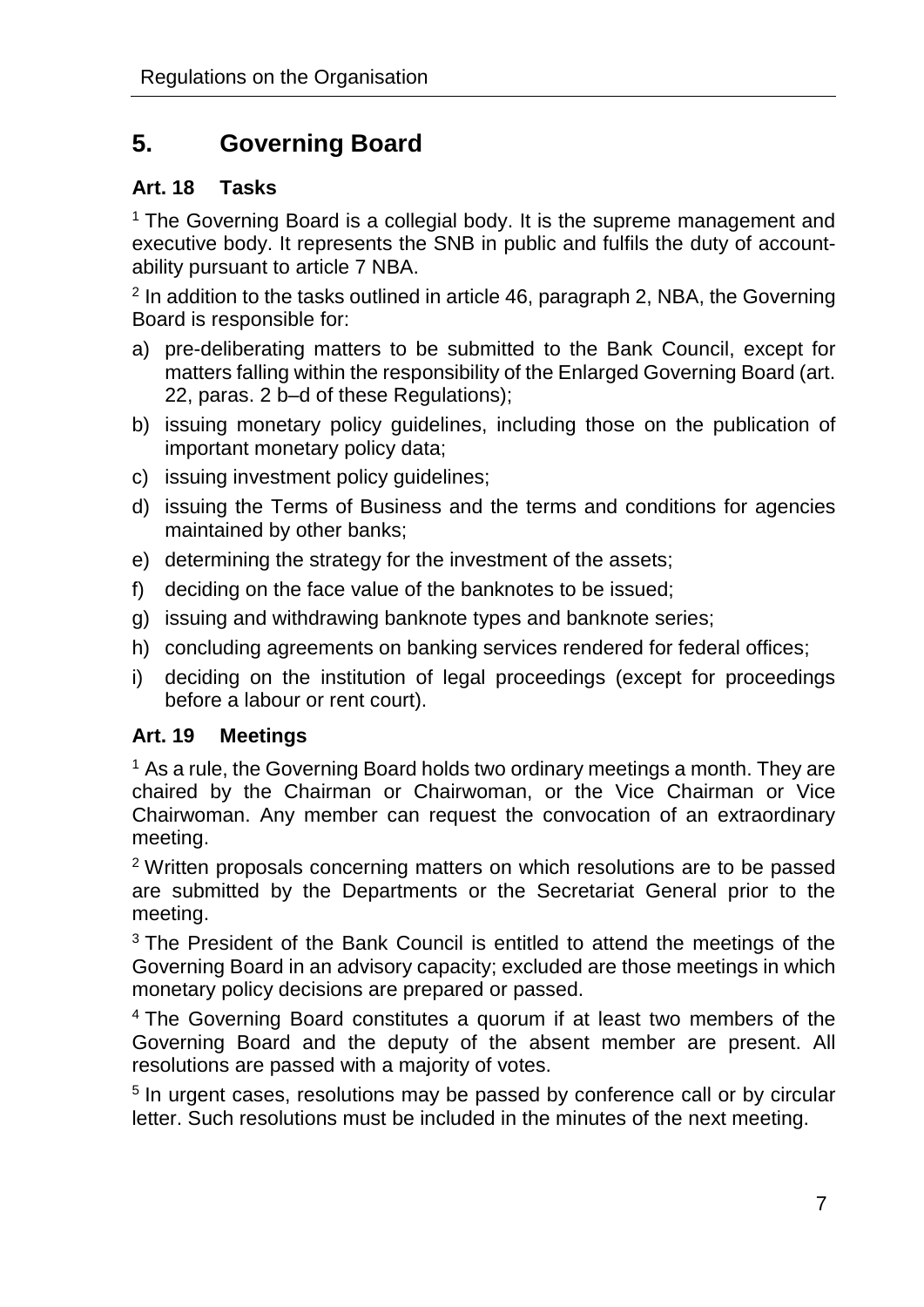# **Art. 20 Agenda and minutes**

 $1$  The chairperson sets the agenda. Any member may demand that proposals that are not listed on the agenda be deferred to a subsequent meeting unless they are urgent.

 $2$  The minutes of the Governing Board are taken by the Secretary General or a deputy. They must contain the wording of the resolutions and, in case of discussions on key matters, the justification for the resolutions.

<sup>3</sup> The minutes of the Governing Board meetings are also transmitted to the President of the Bank Council.

# **6. Enlarged Governing Board**

# **Art. 21 Composition**

The Enlarged Governing Board of the SNB is composed of the members of the Governing Board and their deputies.

# **Art. 22**[19](#page-7-0) **Tasks**

<sup>1</sup> The Enlarged Governing Board is responsible for issuing the strategic guidelines on the SNB's conduct of business.

<sup>2</sup> The Enlarged Governing Board is responsible for:

- a) adopting strategies for the SNB's conduct of business, including resource strategies and human resources planning;
- b) approving the annual budget, the planning reserve and the annual budget statement for the attention of the Bank Council;
- c) deciding on the employment, promotion and dismissal of senior management staff with the exception of directors;
- d) releasing members of senior management from their obligation of secrecy pursuant to article 49 NBA.

<sup>3</sup> It is at any time entitled to take in hand matters that, in accordance with article 24b, fall within the responsibility of the Board of Deputies.

# **Art. 23 Meetings**

 $<sup>1</sup>$  As a rule, the Enlarged Governing Board meets four to six times a year. The</sup> Chairperson or the Vice Chairperson of the Governing Board chairs the meeting. $^{20}$  $^{20}$  $^{20}$ 

<sup>2</sup> Written proposals concerning matters on which resolutions are to be passed are submitted by the Departments or the Secretariat General prior to the meeting.

<span id="page-7-0"></span><sup>&</sup>lt;sup>19</sup> Version in accordance with section I of the Bank Council resolution of 8 April 2011, approved by the Federal Council on 29 June 2011 and in force since 15 July 2011 (AS **2011** 3286).

<span id="page-7-1"></span><sup>&</sup>lt;sup>20</sup> Version in accordance with section I of the Bank Council resolution of 8 April 2011, approved by the Federal Council on 29 June 2011 and in force since 15 July 2011 (AS **2011** 3287).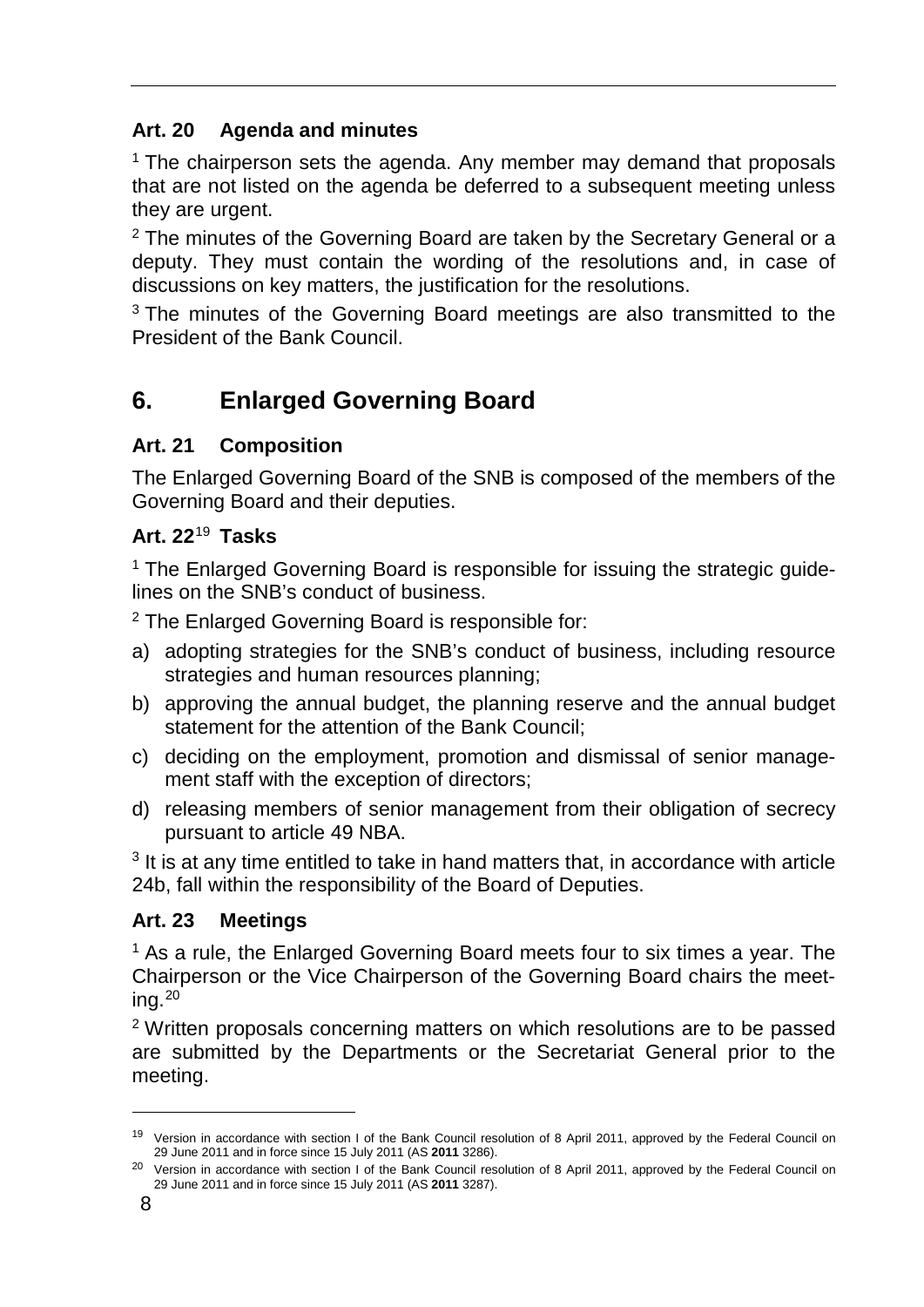<sup>3</sup> The President of the Bank Council is entitled to attend the meetings of the Enlarged Governing Board in an advisory capacity.

<sup>4</sup> The Enlarged Governing Board constitutes a quorum if at least two members of the Governing Board, the deputy of the absent member and one other deputy are present. All resolutions are passed by an absolute majority of votes of the members present, but require at least two votes of Governing Board members. In the event of a tie, the votes of the Governing Board members and, if applicable, of the deputy of an absent member, shall count twice.

# **Art. 24 Agenda and minutes**

<sup>1</sup> The Chairperson of the Enlarged Governing Board sets the agenda in consultation with the Chairperson of the Board of Deputies. Any member may require that proposals that are not listed on the agenda be deferred to a subsequent meeting unless they are urgent.  $21$ 

 $2$  The minutes of the Enlarged Governing Board meetings are taken by the Secretary General or a deputy. They must contain the wording of the resolutions and, in case of discussions on key matters, the justification for the resolutions.

<sup>3</sup> The minutes of the Enlarged Governing Board meetings are also transmitted to the President of the Bank Council.

# **6a.**[22](#page-8-1) **Board of Deputies**

# **Art. 24a Composition**

<sup>1</sup> The Board of Deputies is made up of the deputies of the members of the Governing Board.

<sup>2</sup> Chairmanship of the Board of Deputies changes annually, at the beginning of each year.

<sup>3</sup> Upon absence of one of the members, the departmental management may designate another person from the Department to take part in the Board of Deputies meeting, with the right to vote.

# **Art. 24b**[23](#page-8-2) **Tasks**

-

<sup>1</sup> The Board of Deputies is responsible for planning and implementing the strategic guidelines on the SNB's conduct of business. It ensures coordination in all operational matters that are of inter-departmental importance.

<span id="page-8-0"></span><sup>&</sup>lt;sup>21</sup> Version in accordance with section I of the Bank Council resolution of 8 April 2011, approved by the Federal Council on 29 June 2011 and in force since 15 July 2011 (AS **2011** 3287).

<span id="page-8-1"></span><sup>&</sup>lt;sup>22</sup> Inserted based on section I of the Bank Council resolution of 24 October 2008, approved by the Federal Council on 19 December 2008 and in force since 1 January 2009 (AS **2009** 51).

<span id="page-8-2"></span><sup>&</sup>lt;sup>23</sup> Version in accordance with section I of the Bank Council resolution of 8 April 2011, approved by the Federal Council on 29 June 2011 and in force since 15 July 2011 (AS **2011** 3287).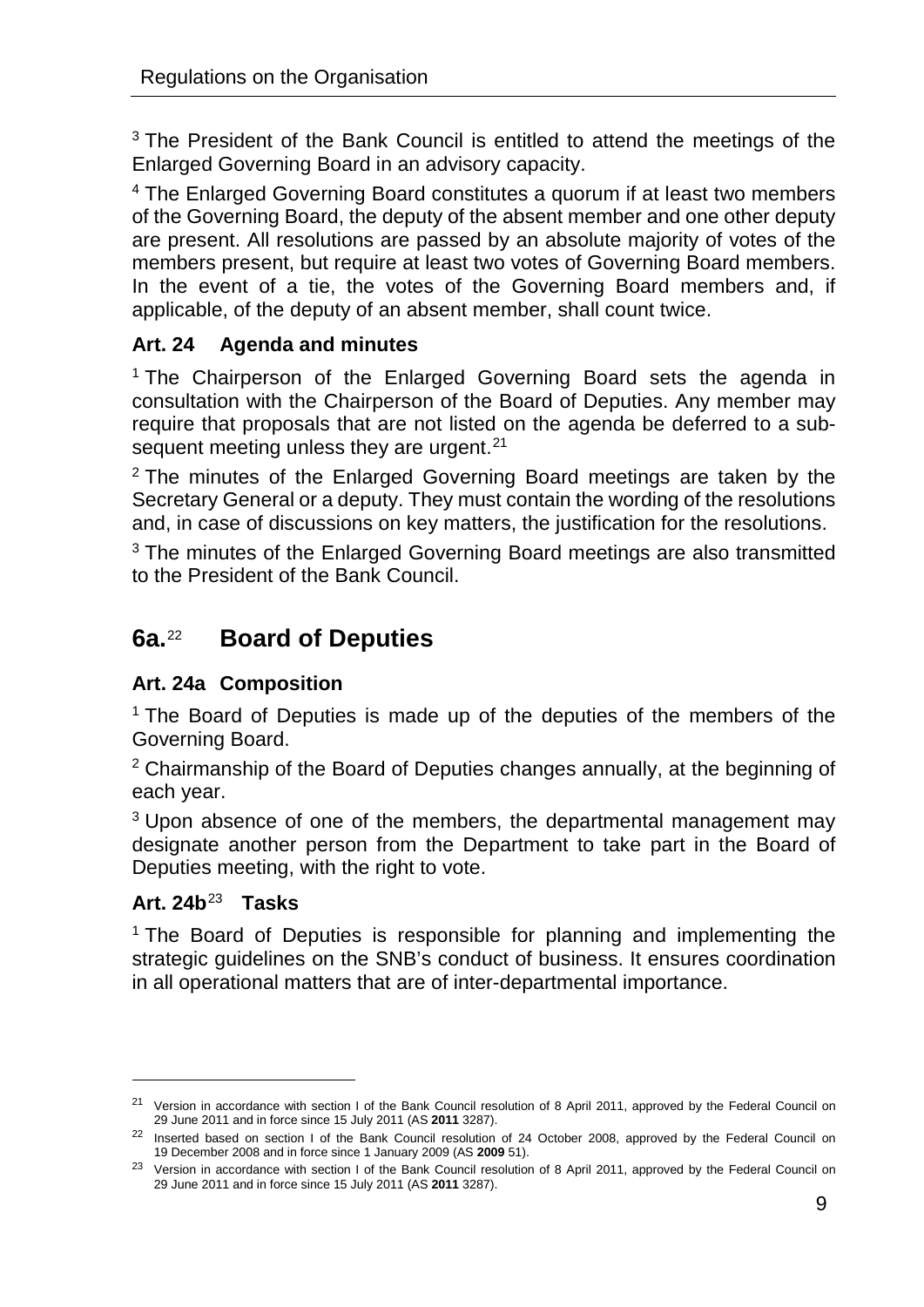<sup>2</sup> The Board of Deputies is responsible for:

- a) preparing strategic planning, including human resource and other resource planning;
- b) reviewing the budget submissions and submitting the planning reserve application;
- c) approving budget supplements within the planning reserve; reviewing the budget statement and preparing the accountability report, including the planning reserve, for the attention of the Bank Council;
- d) issuing directives and guidelines on the conduct of business;
- e) deciding on operational matters of inter-departmental importance in the areas of organisation, real estate, personnel and information technology.
- f) adopting the guidelines on the internal control system and on the management of operational risks;
- g) deciding on the employment, promotion and dismissal of members of middle management, and granting authority to sign (Zeichnungsberechtigung) and authority to sign per procuration (Prokura);
- h) releasing employees who are not members of senior management from their obligation of secrecy pursuant to article 49 NBA.

# **Art. 24c Meetings and resolutions**

<sup>1</sup> Decisions by the Board of Deputies must be unanimous. If no decision is reached, the matter goes to the Enlarged Governing Board for resolution.

 $2$  As a rule, the Board of Deputies meets twice a month. The Chairperson sets the agenda in consultation with the other members of the Board of Deputies. $24$ 

<sup>3</sup> The minutes of the meeting are taken by the Deputy Secretary General. They must contain the wording of the resolutions and, in the event of discussions on key matters, the justification for the resolutions.[25](#page-9-1)

<sup>4</sup> The Chairperson reports to the Enlarged Governing Board. The Enlarged Governing Board will only discuss a decision by the Board of Deputies at the explicit request of one of the Departments.[26](#page-9-2)

# **7. Additional provisions**

# **Art. 25 Titles**

<sup>1</sup> The members of the Governing Board bear the following titles:

a) Chairwoman/Chairman of the Governing Board;

<span id="page-9-0"></span><sup>&</sup>lt;sup>24</sup> Version in accordance with section I of the Bank Council resolution of 8 April 2011, approved by the Federal Council on 29 June 2011 and in force since 15 July 2011 (AS **2011** 3287).

<span id="page-9-1"></span><sup>&</sup>lt;sup>25</sup> Version in accordance with section I of the Bank Council resolution of 8 April 2011, approved by the Federal Council on 29 June 2011 and in force since 15 July 2011 (AS **2011** 3287).

<span id="page-9-2"></span><sup>&</sup>lt;sup>26</sup> Version in accordance with section I of the Bank Council resolution of 8 April 2011, approved by the Federal Council on 29 June 2011 and in force since 15 July 2011 (AS **2011** 3287).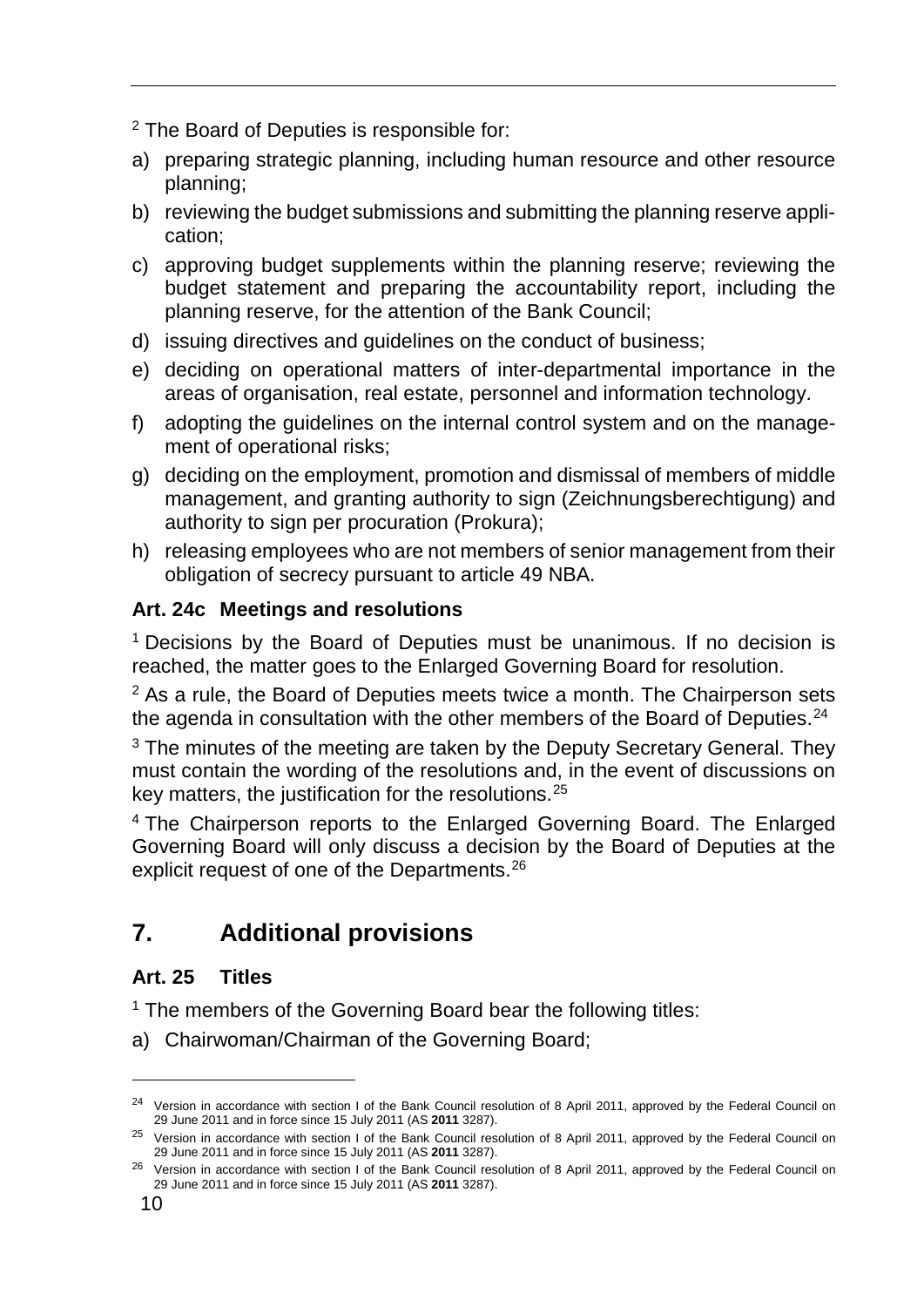- b) Vice Chairwoman/Vice Chairman of the Governing Board;
- c) Member of the Governing Board.

 $2$  Their deputies bear the title of Alternate Member of the Governing Board.

#### **Art. 26 Abstention**

<sup>1</sup> The members of the Bank Council, the members of the Governing Board and their deputies are obliged to abstain from deliberating and voting on matters:

- a) in which they have a personal interest;
- b) in which persons are involved or have a personal interest who are related to them by blood or by marriage up to the third degree or who are their spouses or de facto spouses;
- c) in which a legal entity or company is involved or interested, to whose administration or management they belong or which they can influence significantly as shareholders or associates;
- d) with regard to which they may be biased for other reasons.

<sup>2</sup> If the question of abstention gives rise to dispute, the respective body – excluding the member in question – shall decide on this issue. In the event of a tie, the chairperson's vote shall count twice.

# **Art. 27 Resignation from the Bank Council**

<sup>1</sup> The members of the Bank Council resign, at the latest, with effect from the date of the ordinary General Meeting of Shareholders in the year in which they reach the age of 70.

 $2$  If they complete the maximum term of office of 12 years before then, they resign with effect from the date of the ordinary General Meeting of Shareholders in the year in which this term is completed.

<sup>3</sup> If a member of the Bank Council considers that the statutory requirements for his or her appointment are no longer met, such member tender his or her resignation to the President with effect from the date of the next ordinary General Meeting of Shareholders, even if the term of office has not expired at the time.

# **Art. 28 Entry into force**

14 May 2004 Swiss National Bank

President of the Bank Council: Hansueli Raggenbass Vice President: Ruth Lüthi

These Regulations enter into force retroactively as of 1 May 2004.

Approved by the Federal Council on 23 June 2004.